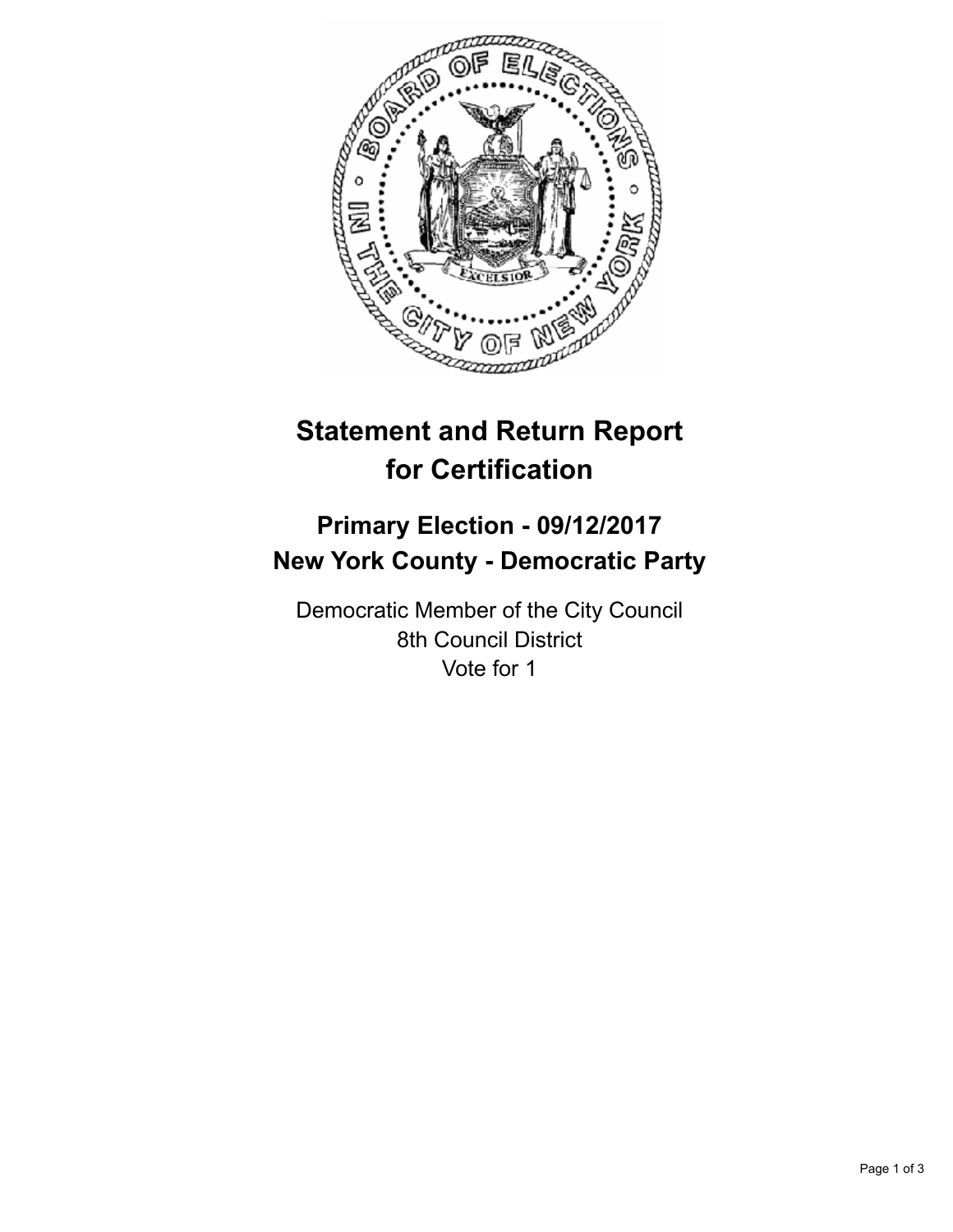

## **Assembly District 68**

| <b>PUBLIC COUNTER</b>                                    | 5,909          |
|----------------------------------------------------------|----------------|
| <b>MANUALLY COUNTED EMERGENCY</b>                        | 0              |
| <b>ABSENTEE / MILITARY</b>                               | 195            |
| <b>AFFIDAVIT</b>                                         | 44             |
| <b>Total Ballots</b>                                     | 6,148          |
| Less - Inapplicable Federal/Special Presidential Ballots | 0              |
| <b>Total Applicable Ballots</b>                          | 6,148          |
| DIANA AYAI A                                             | 2,215          |
| <b>TAMIKA MAPP</b>                                       | 539            |
| ROBERT J. RODRIGUEZ                                      | 2,931          |
| <b>ISRAEL MARTINEZ</b>                                   | 92             |
| BILL PERKINS (WRITE-IN)                                  | $\overline{2}$ |
| MELISSA MARK-VIVERITO (WRITE-IN)                         | 1              |
| OMAR JACKSON (WRITE-IN)                                  | $\overline{2}$ |
| SIMCA WHOWN (WRITE-IN)                                   | 1              |
| TANISHA PILAR DEJESUS (WRITE-IN)                         | $\overline{2}$ |
| TYSON-LORD GRAY (WRITE-IN)                               | 1              |
| UNATTRIBUTABLE WRITE-IN (WRITE-IN)                       | 5              |
| ZACHARY ZAGGER (WRITE-IN)                                | 1              |
| <b>Total Votes</b>                                       | 5,792          |
| Unrecorded                                               | 356            |